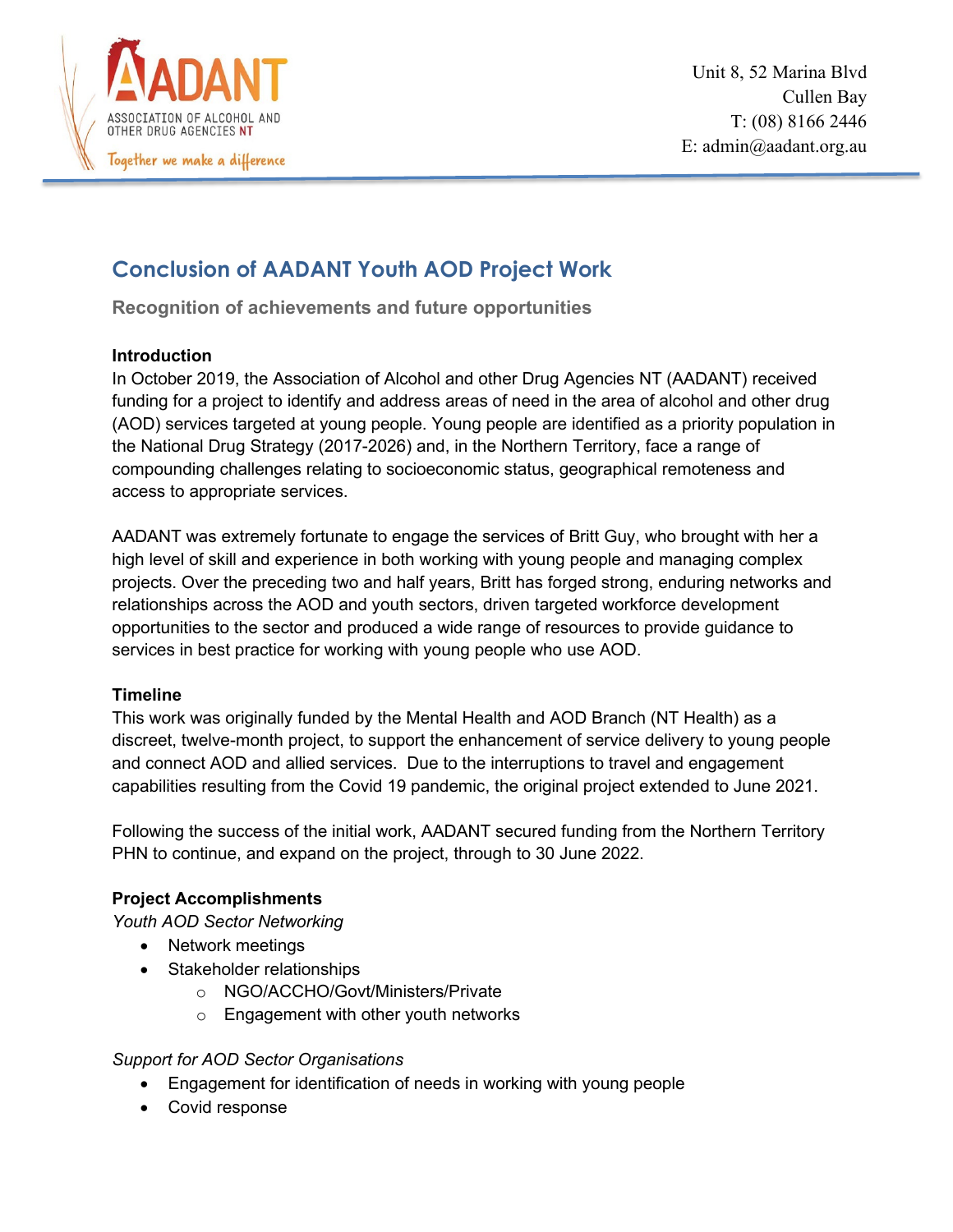• Increasing agency skills and capacity to work with young people

### *Resource Development*

- Youth AOD Handbook and Directory
- Online resources
- Videos/AV

#### *Workforce Development and Training*

- Youth symposiums/forums
- Training opportunities Sacha King
- Collaborative Top End Youth Sector Training Day

### *Advocacy*

- Representation to politicians, government departments
- Promotion of the need for an embedded youth peak body

### **Where to from here?**

On 30 June 2022, AADANT's dedicated Youth AOD Project work will conclude. While much has been achieved across the life of the project, AADANT recognises there is still significant work to be done to further develop the capability and capacity of both the AOD sector to better work with young people, and the youth sector to better support young people who use drugs and alcohol and the network of organisations, services and community that support them.

AADANT will continue to:

- provide networking opportunities for staff working within the Youth AOD sector through coordination of quarterly Youth AOD-specific online meetings in addition to AADANT's regional AOD network meetings.
- maintain strong ties with the broader youth sector through representation at Youth Sector networking events, offering engagement, feedback and advice on best practice for working with young people who use AOD.
- Identify and respond to the needs of young people who use drugs and alcohol and the services that work with them.
- develop new and updated resources to support organisations and staff working with young people who use drugs and alcohol.
- advocate for increased resourcing for organisations to enhance their work with young people who use drugs and alcohol.
- advocate for the establishment of a Youth Peak Body to represent the broad, multidimensional needs of young Territorians and provide research and advocacy for best practice.

## **Acknowledgement and thanks**